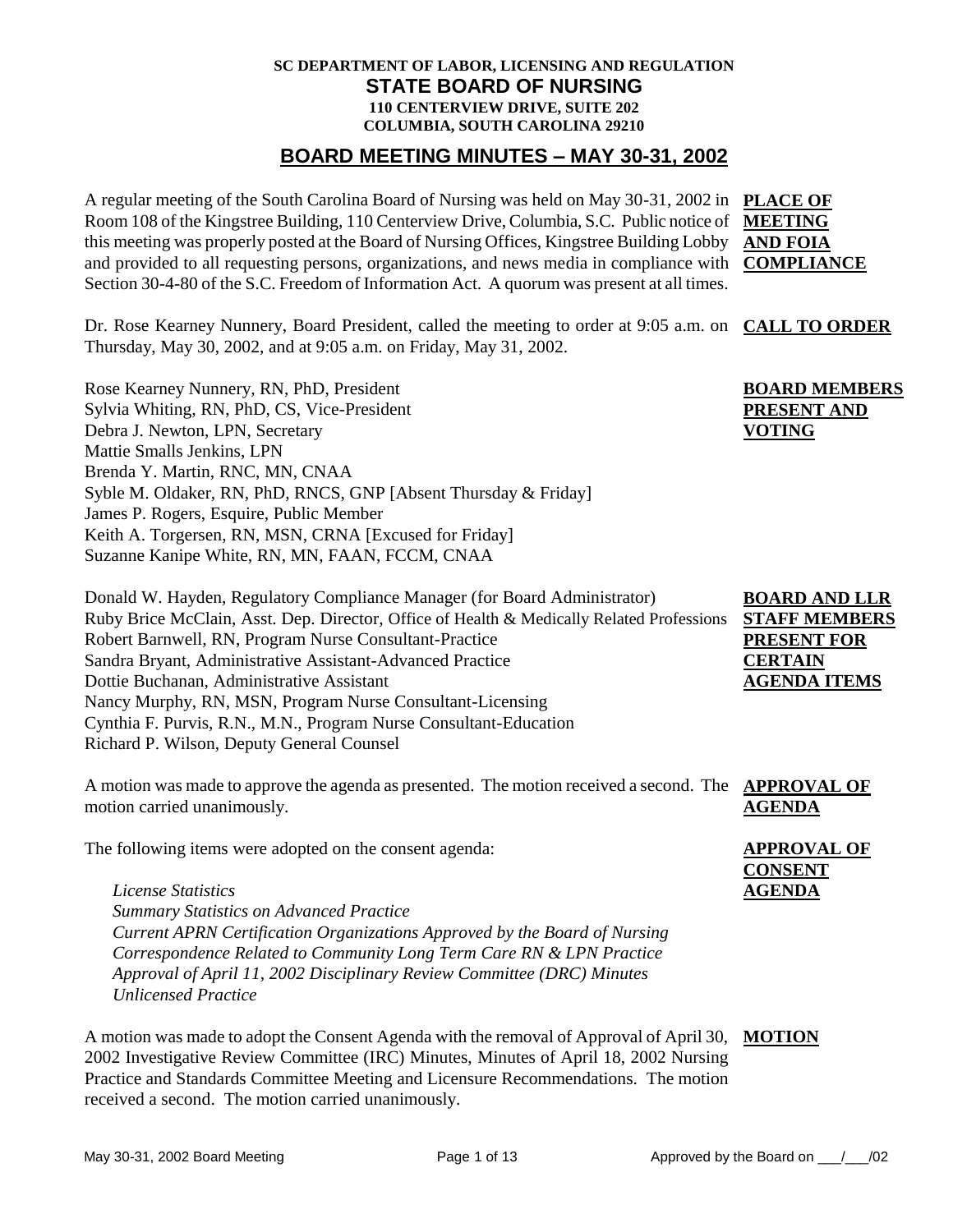A motion was made to defer approval of the March 2002 minutes to the July 2002 meeting. **APPROVAL OF**  The motion received a second. The motion carried. **MINUTES**

#### **ADMINISTRATOR'S REPORT**

#### Licensure Statistics

End of fiscal year statistics will be provided at the July 2002 Board Meeting.

#### SCHA Recruitment

The South Carolina Hospital Association (SCHA) is working on recruitment efforts. Job agencies are coordinating with SCHA members.

#### Advanced Practice On-Line Renewal

Mr. Barnwell and Ms. Bryant submitted a proposal for on-line license renewal for advanced practice and audit for official recognition and prescriptive authority for approval of the concept.

Their proposal includes two audits of advanced practice registered nurses (APRN) after February 1 each year.

If approved, during the first year the Board would randomly audit 5% of APRNs including CRNA without prescriptive (approximately 90 nurses) audited. 5% of APRN (includes CRNA) without prescriptive authority  $+5\%$  with prescriptive authority. This would not include CNS who are not officially recognized. There are a few

Ms. Bursinger discussed the on-line usage fee and decided that because an advanced practice nurse should be able to go on-line and renew the license and official recognition the usage fee will only be charged on the renewal portion. As changes are made on the licensing system, a link to APRN renewal will be added to the RN renewal.

#### **MOTION**

A motion was made to approve the on-line renewal process for advanced practice registered nurses (APRN) and the 5% audits as amended. The motion received a second. The motion carried unanimously.

A motion was made to defer approval of advanced practice registered nurses (APRN) renewal forms and associated documents for Board suggested changes to be made and presented at a conference call meeting to be held prior to the July 2002 Board Meeting to allow adequate time for printing. The motion received a second. The motion carried unanimously.

#### **MOTION**

# **LICENSURE UPDATE**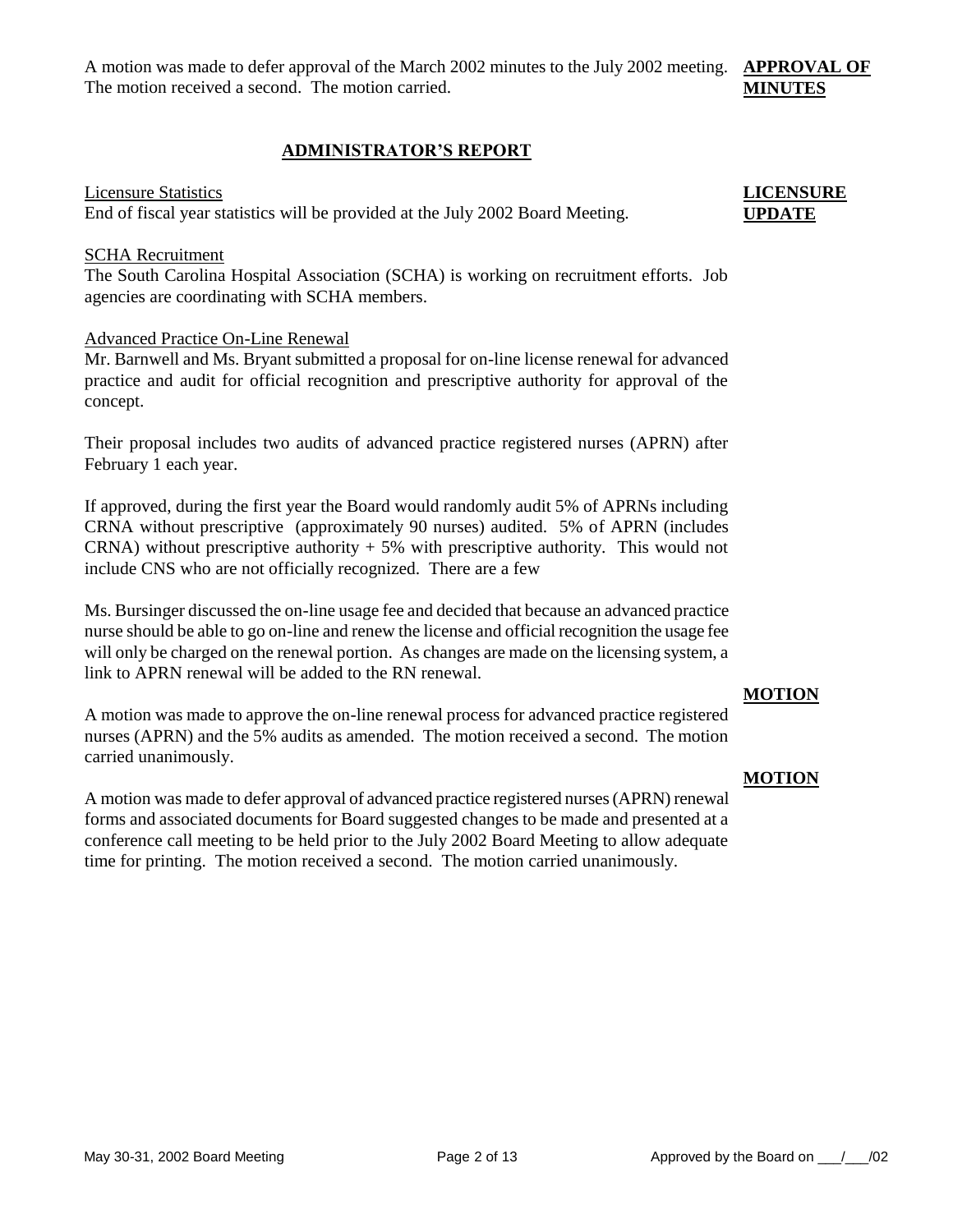S391 -Registered Nurse First Assistants Act This bill has died in committee.

S977 -Attendant Care Services

This bill is still active and needs Senate concurrence or conference committee. Bill H3968 - Diabetes School Care Act has been attached in the House as an amendment.

H3145 -Criminal Records Check The Governor signed this bill on May 14, 2002 with an effective date of July 1, 2002.

H3899 -School Nurse This bill has died in committee.

H3968 -Diabetes School Care Act

This bill has been attached to S977 -Attendant Care Services. This is still alive in committee. LLR and Board staff will continue to track this legislation.

H5123 -Medication Administration by Unlicensed Personnel This bill has died in committee.

H1167 – South Carolina Nurses Special License Plates

This bill will allow the issuance of a specialized license plate recognizing South Carolina Nurses. The fee for each special license plate is forty-six dollars every two years in addition to the regular motor vehicle license fee. Blue Cross and Blue Shield donated the required down payment for this program. Profits from the sale of these plates will go to the Nurses Foundation for scholarships.

S 204 -Family Privacy Protection Act of 2002

Ms. McClain reported on this bill that effects all state government. This bill impacts what information can go on websites and applications. The Department of labor, Licensing and Regulation is developing guidelines. Staff is sending a statement on the legal use of information to each requestor for lists and labels.

### Practitioner Remediation and Enhancement Partnership (PREP)

The South Carolina Department of Mental Health has signed a Memorandum of **PROJECTS** Understanding (MOU) to participate in the PREP project. This state agency has nurses working a variety of settings. The South Carolina Department of Corrections is considering the MOU and may sign shortly. Self Memorial is currently reviewing the document.

The Board is developing a position statement on the National Council of State Boards of Nursing's (NCSBN) Multi-State Compact (Compact). This draft position statement will be **COUNCIL OF**  presented to the Board at the July 2002 meeting.

### **PRESIDENT'S REPORT**

# **SPECIAL**

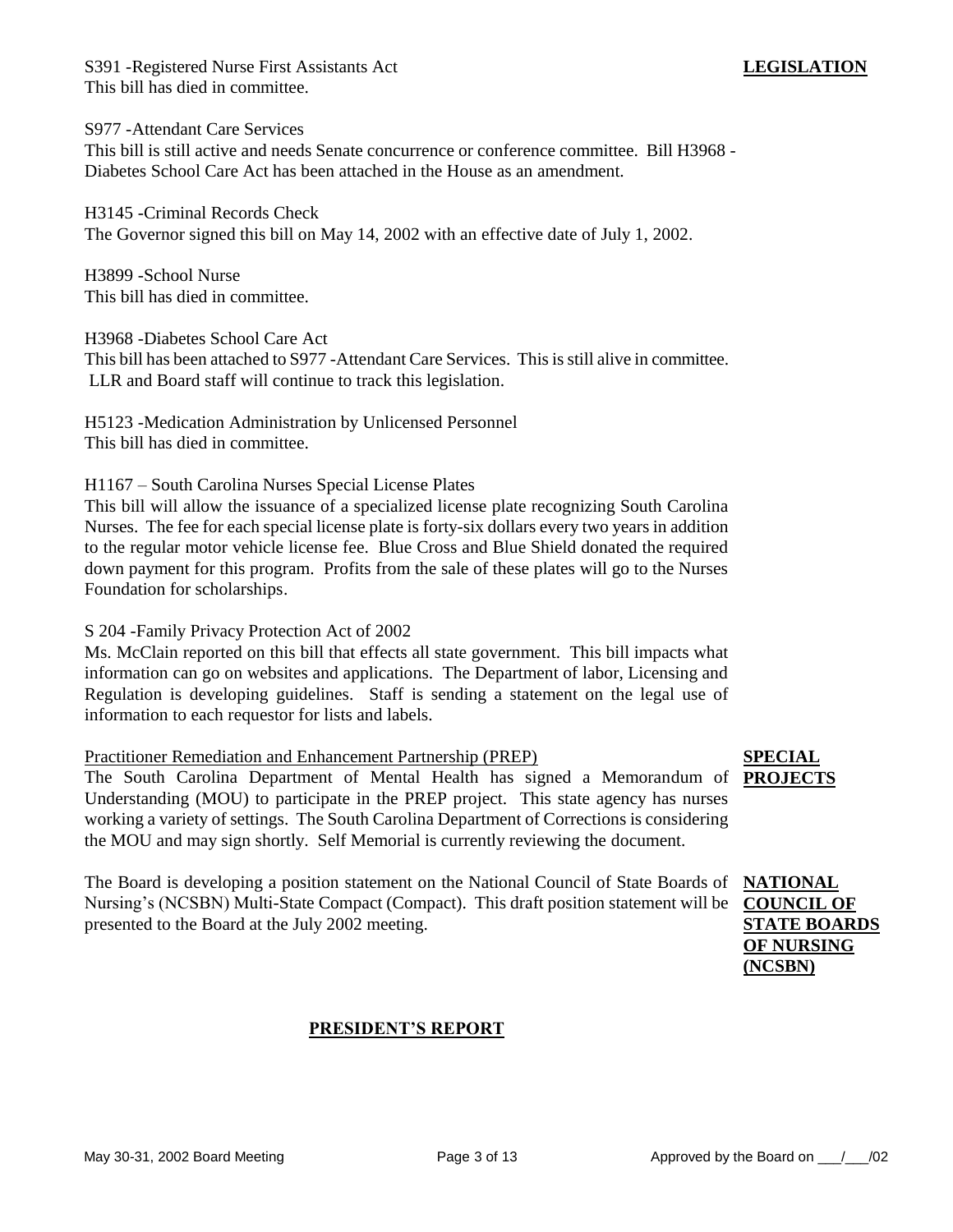#### RECAP OF RETREAT

Kathleen Crispin and Gayle Heller will review the Definitions and Scope of Practice approved by the Board in 1998. Any changes necessary to bring the Definitions and Scope of Practice up to date will be presented to the Board at the July 2002 meeting.

#### **REPORTS/UPDATES**

Mr. Wilson reported that Draft 6 of the revised nurse practice act is to be presented at the July **NPA REVISION** 2002 Board of Nursing meeting.

There has been no further discussion. The Emergency Contraception Committee has no plans **EMERGENCY**  to meet.

Dr. Whiting reported that school nurses are still concerned about medication administration **SCHOOL HEALTH**  and teaching Unlicensed Assistive Personnel in schools to administer medications to students. The May meeting of the School Health Task Force has been rescheduled to June 10 2002.

Mr. Wilson presented draft language regarding where quarterly employer reports are to be **QUARTERLY**  sent by licensees under discipline.

A motion was made to accept the new quarterly report language for board orders adding **BOARD ORDERS** language stating as directed by the board to the draft presented. The motion received a second. The motion carried.

#### **PROGRAM NURSE CONSULTANT – PRACTICE**

The Board reviewed the minutes of April 18, 2002 Nursing Practice and Standards Committee Meeting. There was concern regarding Advisory Opinion #27 regarding conscious sedation. The Board as the Nursing Practice and Standards Committee to review the list of specific drugs in this advisory opinion.

**CONTRACEPTION COMMITTEE**

**TASK FORCE**

**REPORT LANGUAGE IN** 

**APRIL 18, 2002 NURSING PRACTICE & STANDARDS COMMITTEE**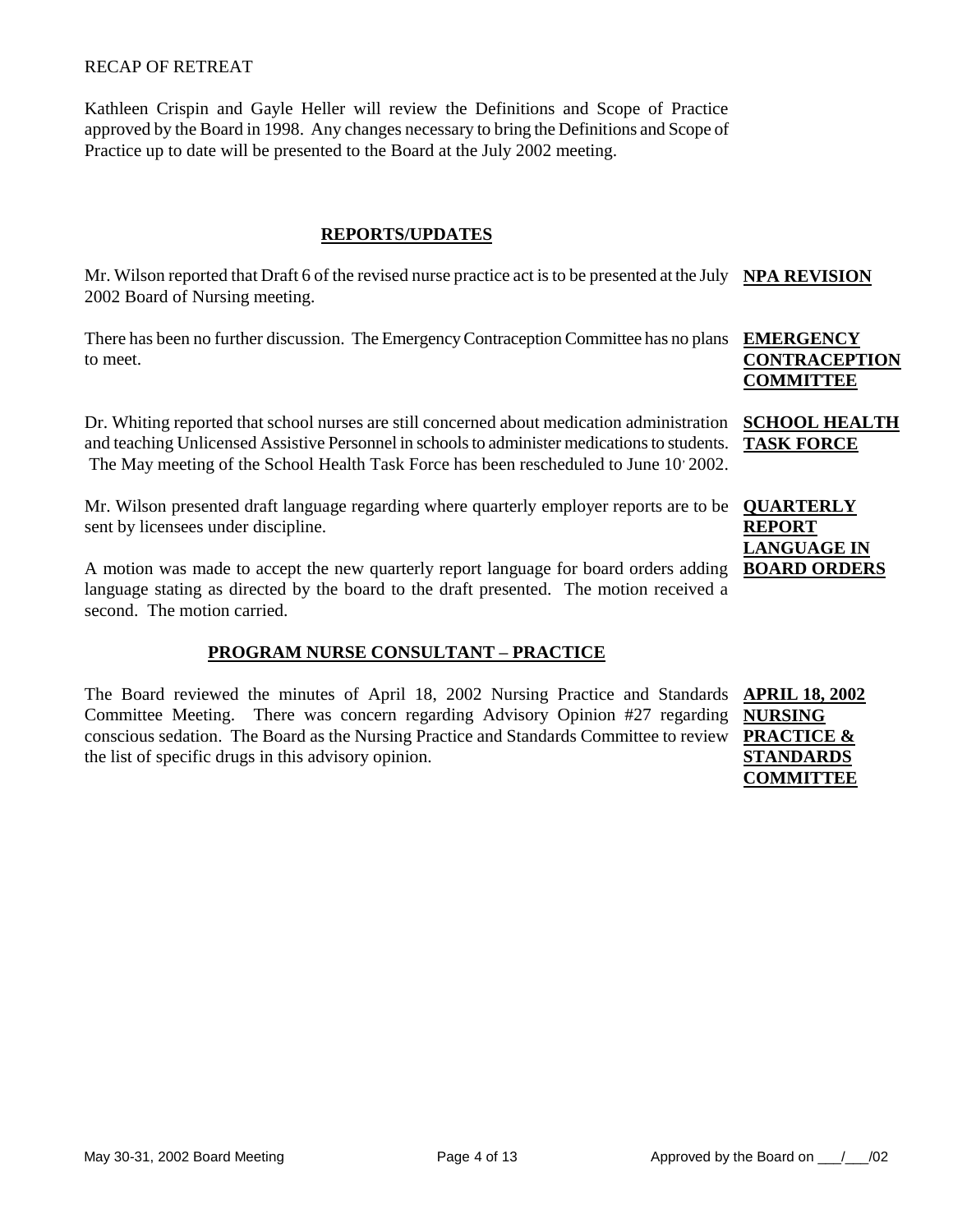Mrs. Marie Orland appeared before the Board to request approval of a non-tradition **REQUEST FOR**  practicum for her registered nurse refresher course. Mrs. Orland is visually impaired. She is applying for licensure in South Carolina by endorsement. Mrs. Orland has lived in South Carolina for the past eleven years. Her license was reinstated in New York. She is enrolled in the South Dakota State University on-line with the assistance of a specialized computer program that reads the information. This computer program will also assist her in working in a case review practice area. She has completed approximately half of the theory portion of the course. The Director of the South Dakota program has agreed to accept a non-traditional nursing practicum so long as she works in a nursing position under the preceptorship of a registered nurse. Mrs. Orland would like to complete her eighty registered nurse supervised practicum hours with Blue Cross or another managed care company in records review/utilization/claims review position.

A motion was made to approve a non-traditional practicum for the RN refresher course for Maria Orland. The motion received a second. The motion carried unanimously.

The Nursing Practice and Standard Committee (Committee) received and considered inquiries from the Extracorporeal Membrane Oxygenation (ECMO) Coordinator for MUSC and the Chairperson of the Respiratory Care Committee, Board of Medical Examiners (BME). A request has been made for a Board of Nursing opinion as to whether Licensed Respiratory Care Practitioners (RCP) may be trained as ECMO specialists and therefore be qualified to administer heparin and transfuse blood and blood products during ECMO procedures.

The Committee reviewed voluminous materials from the Respiratory Care Act, SC Department of Health and Environmental Control (DHEC), American Nurses Association (ANA), American Association of Respiratory Care (AARC), Extracorporeal Life Support Organization (ELSO), and other materials on this subject.

On April 18, 2002, the Committee passed a motion to recommend to the Board that it issue a letter of concern stating the Board's reservations regarding the administration of blood transfusions and non-respiratory medications by Respiratory Care Practitioners.

A motion was made to send the draft two of the letter presented expressing the Board's **MOTION** concerns. The motion failed.

A motion was made to research accrediting bodies on this issue and include this information **MOTION**with the letter presented, if that information is not available send the letter as presented. The motion received a second. The motion carried.

**APPROVAL OF NON-TRADITIONAL PRACTICUM FOR RN REFRESHER COURSE**

**MUSC & RESPIRATORY INQUIRTY –ECMO**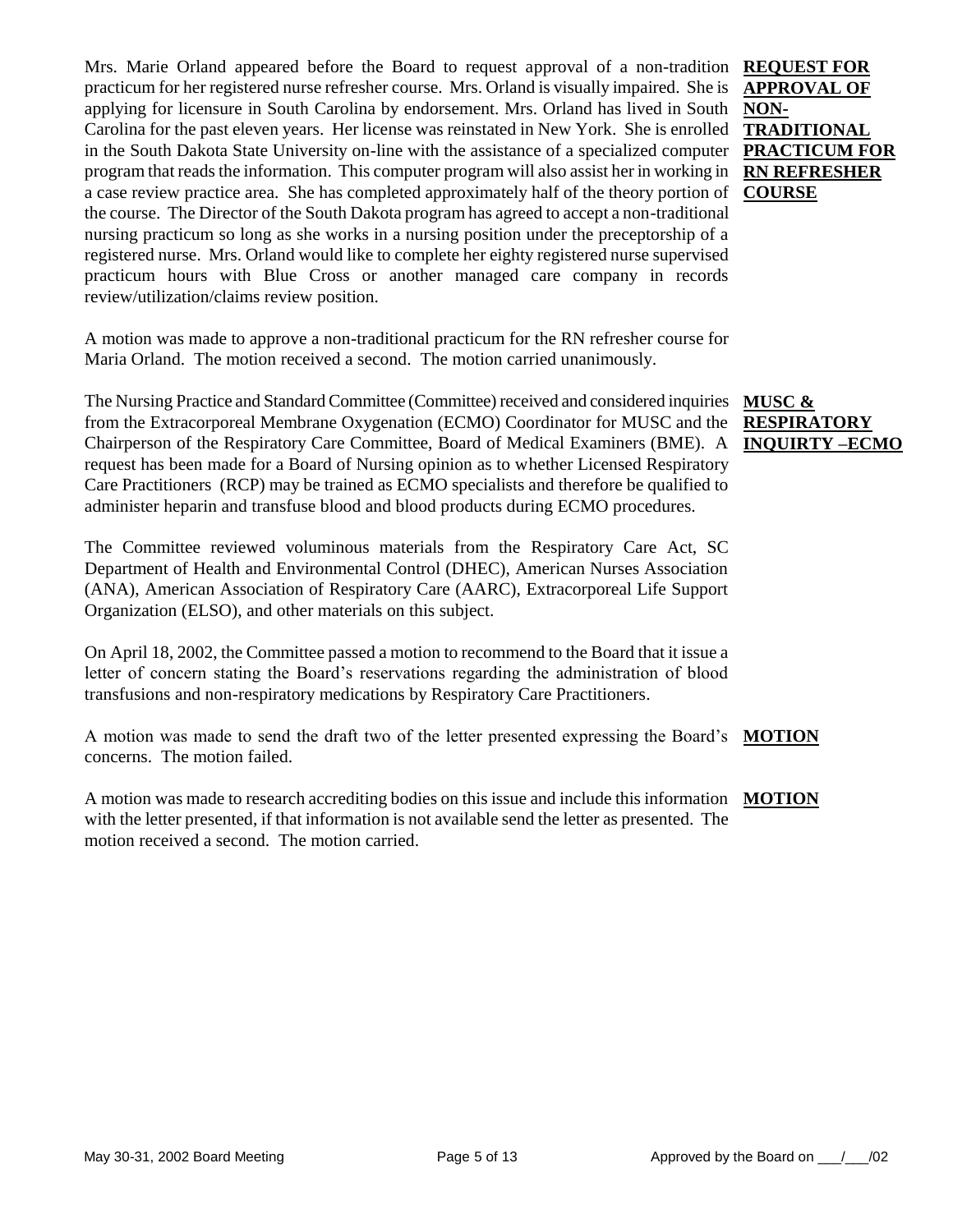The Nursing Practice and Standards Committee (Committee) has reviewed its three existing **POLICY** policies during its last two meetings and unanimously proposes revisions for Board approval. The Committee recommends combining "Nursing Practice and Standards Committee **NURSING**  Membership" and Purpose and "Responses to Practice Issues/Advisory Opinions" into one **PRACTICE AND** policy entitled "Nursing Practice and Standards Committee." The Committee also recommends adding an attendance paragraph to both the "Nursing Practice and Standards **COMMITTEE** Committee" policy and the "Policy on Advanced Practice Subcommittee to the Nursing Practice and Standards Committee." This amendment will allow for the removal of chronically inactive members in accord with the Board of Nursing's Bylaws.

**REVISIONS-STANDARDS** 

A motion was made to defer action and send these policies back the Nursing Practice and **MOTION** Standards Committee. The motion received a second. The motion carried unanimously.

### **REGULATORY COMPLIANCE MANAGER**

The Board reviewed and discussed the Minutes of the April 30, 2002 Investigative Review **APPROVAL OF** Committee (IRC).

A motion was made to approve the Minutes of the April 30, 2002 Investigative Review Committee (IRC) with one typographical change. The motion received a second. The motion **COMMITTEE**  carried unanimously.

**APRIL 30, 2002 INVESTIGATIVE REVIEW (IRC) MINUTES**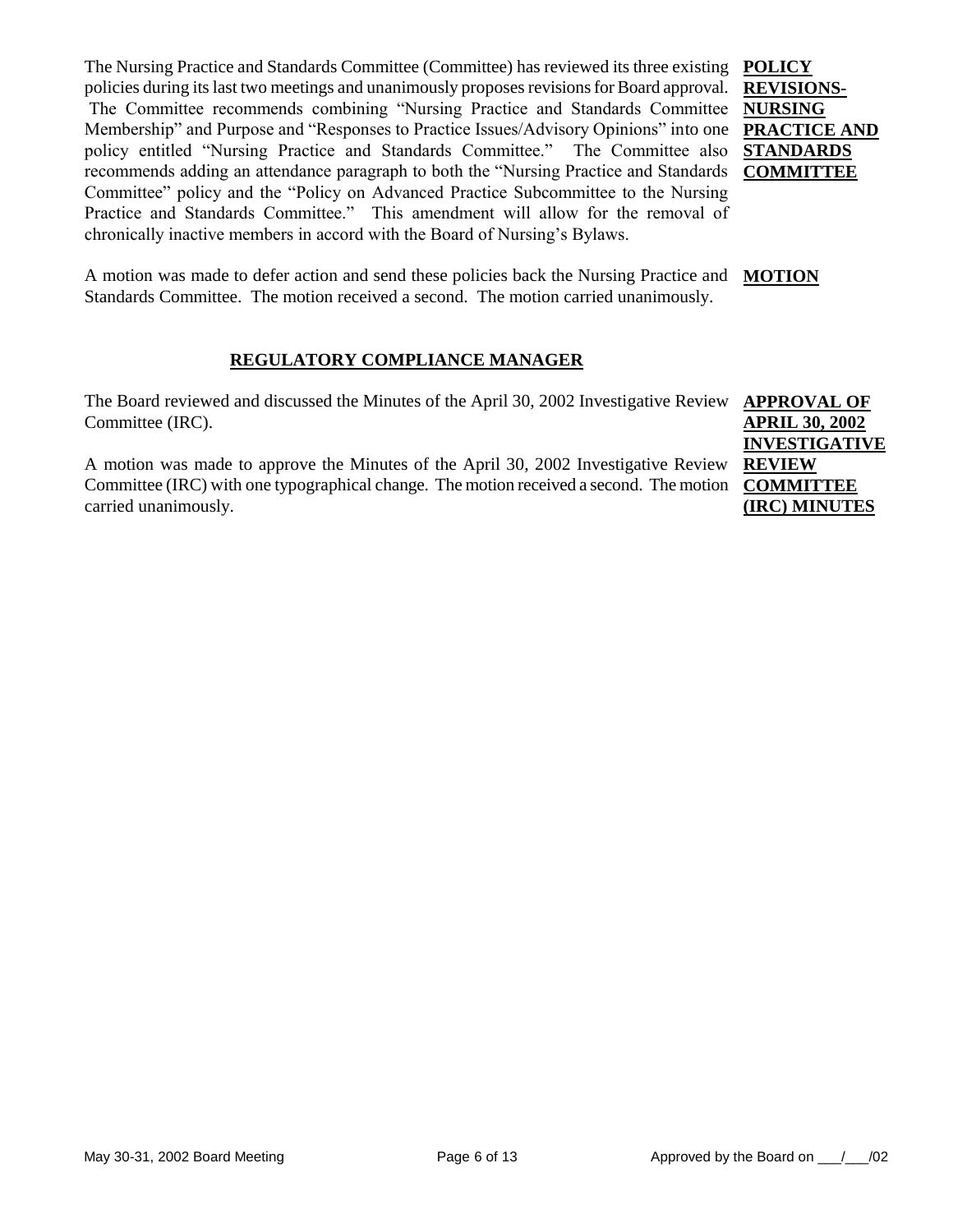The Board reviewed cases and recommendations from the Hearing Panel.

6.4 a LPN - Respondent was properly notified of this hearing. Respondent did not appear to respond to questions from the Board. A letter from the Respondent accepting the ruling of the Hearing Panel was entered into evidence. In their Conclusions of Law, the Hearing Panel found that the Respondent violated  $§40-33-935(g)$  and Regulation 91-19(c)(3)(j). The Hearing Panel Recommended that Respondent be issued a private reprimand and be charged a\$250 civil penalty to be paid within thirty days of the final order

A motion was made to accept the Findings of Fact, Conclusions of Law and **MOTION** Recommendations of the Hearing Panel. The motion received a second. The motion carried unanimously.

6.4b LPN - Respondent was properly notified of this hearing. Respondent did not to respond to questions from the Board. In their Conclusions of Law, the Hearing Panel found that Respondent violated §§40-33-935(b) and (g). The Hearing Panel Recommended that Respondent be placed on one-year probation with the condition of entering the Recovering Professionals Program (RPP).

A motion was made to accept the Findings of Fact, Conclusions of Law and Recommendations of the hearing panel. The motion received a second. The motion carried unanimously.

6.4c RN -Ms. White recused herself based on previous employer relationship. Respondent was properly notified of this hearing. Respondent appeared without counsel to respond to questions from the Board. In their Conclusions of Law, the Hearing Panel found that the Respondent violated §40-33-935(g) and Regulation 91-19(c) (2), (3)(h) and (3)(j). The Hearing Panel Recommended that Respondent's license be suspended for not less than on one-year; however, suspension may be stayed and license reinstated after Respondent **MOTION** completes a Board approved medication administration course, Legal Aspects Workshop and charged a \$250 civil penalty.

A motion was made to accept the Findings of Fact, Conclusions of Law and Recommendations of the hearing panel. The motion received a second. The motion carried with one nay vote from Mr. Rogers.

6.4d RN - Respondent was properly notified of this hearing. Respondent appeared without counsel to respond to questions from the Board. In their Conclusions of Law, the Hearing Panel found that the Respondent violated §§40-33-935(b), (e) and (g) and Regulation 91- 19(c) (2), (c)(3)(b), (h) and (j). The Hearing Panel Recommended that Respondent's license be suspended with an immediate stay and the license reinstated upon the conditions specified **MOTION** by the Board to include prohibition of the practice of nursing in a hospital, clinic or nursing home setting and take remedial courses to include medical record keeping and medications.

A motion was made to go into executive session to receive legal counsel on a disciplinary matter. The motion received a second. The motion carried unanimously.

A motion was made to return to public session. The motion received a second. The motion carried unanimously.

May soloop and a Safe Meeting enalty; suspension may be a taged with 1 year probation, put we all the Board on \_\_\_/\_\_\_/02 A motion was made to accept the Findings of Fact, Conclusions of Law, Respondent's license suspended with an immediate stay upon completion of medication course and a legal aspects employer reports, no home health, on-site, on shift registered nurse supervision. The motion received a second. The motion carried unanimously.

#### 6.4e LPN -Respondent was properly notified of this hearing. All certified mail sent to

### **CERTIFIED PANEL REPORTS**

#### **MOTION**

# **MOTION**

# **MOTION**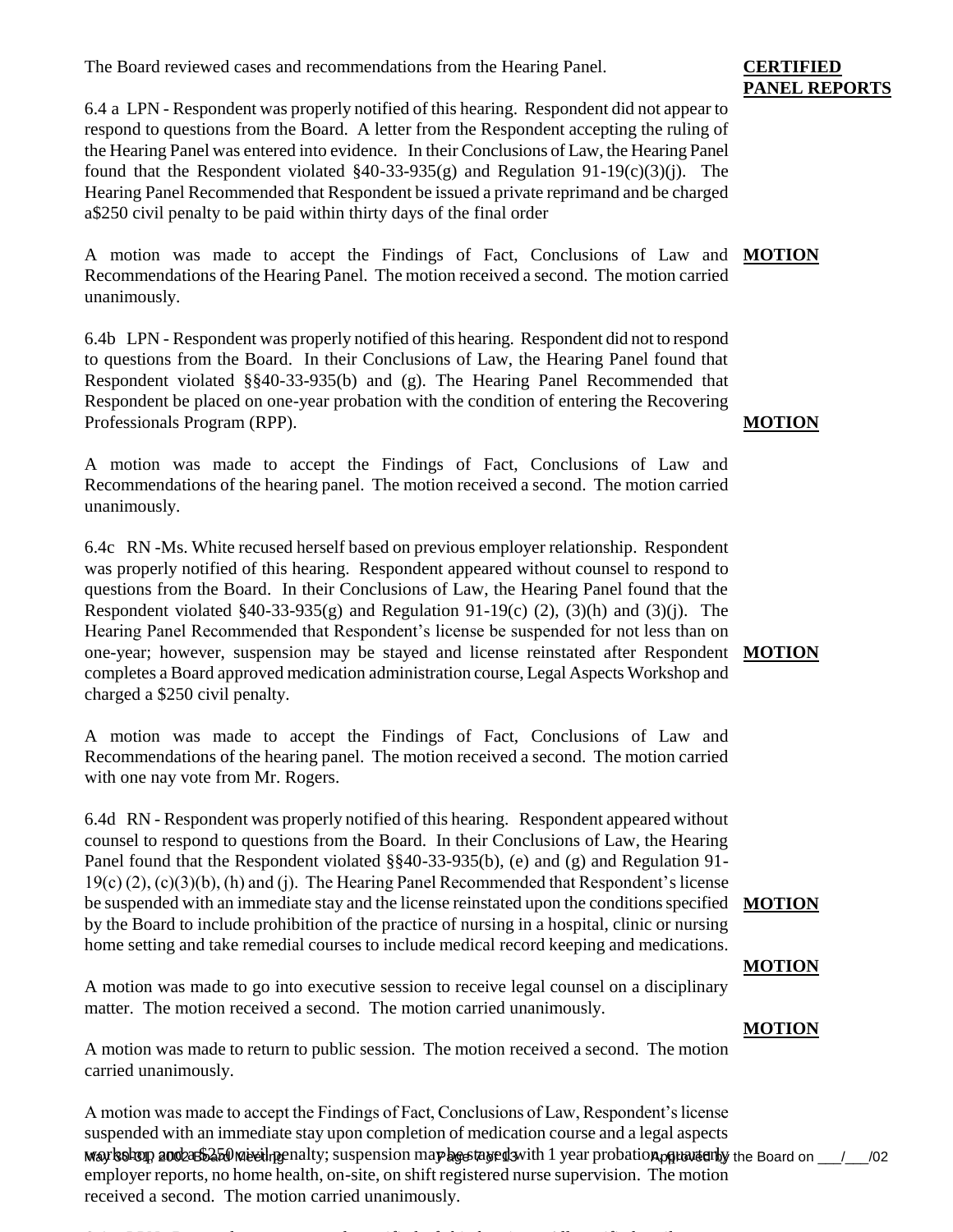6.5a LPN -Licensee was properly notified of this hearing. Licensee was present without **UNLICENSED**  counsel to respond to questions from the Board. Licensee was originally licensed as a licensed practical nurse (LPN) in South Carolina in 1982. The license lapsed on January 31, 1999. Licensee was employed from February 1, 1999 through March 27, 2002. Licensee worked a total of three years and thirty-nine days as an LPN.

A motion was made that in accordance with current policy, along with this Board appearance **MOTION** licensee be given a private reprimand, and a \$1,000 civil penalty. The motion received a second. The motion carried unanimously.

6.6 a Applicant was properly notified. Applicant was present without counsel. Applicant originally appeared before the Board in July 2001 at which time the Board voted to allow Applicant to take the NCLEX-PN, which she successfully completed in August 2001. Before the license was issued, the Board received information that the Applicant had physically and verbally abused a patient in August 2001 while working as a nursing assistant for which she was terminated from the facility. Applicant appeared, without counsel, before the Board in September 2001 and admitted the alleged facts of the incident. The Board voted five to two to deny Applicant's application for licensure. The Board ordered that Applicant shall be eligible to re-appear before the Board in six months to provide the following pre-conditions for licensure: 1) a written psychological evaluation by a Board approved licensed mental health professional and 2) documented anger management counseling from a Board approved mental health professional or facility. Applicant has complied with all pre-conditions given at that time and appears before the Board for reconsideration of license.

A motion was made to approve request for licensure as a licensed practical nurse license with one-year probation with no home health, on-site, on shift registered nurse supervision with quarterly employer reports. The motion received a second. The motion carried unanimously.

### **NURSE CONSULTANT – EDUCATION**

As requested by the Board, Applied Technology Education Campus Practical Nurse Program, Northwestern Technical College Practical Nurse Program, Orangeburg Calhoun Technical College Practical Nurse Program, Spartanburg Technical College Practical Nurse Program, Charleston Southern University Bachelor of Science in Nursing Program, University of South **DEFICIENCY** Carolina/Aiken Associate Degree Nursing Program, Medical University of South Carolina Bachelor of Science in Nursing Program, and University of South Carolina/Spartanburg Bachelor of Science in Nursing Program submitted plans of action to increase their students success on the National Council Licensure Examination (NCLEX).

A motion was made to accept plans correcting NCLEX passing deficiency rates from Applied **MOTION**Technology Education Campus Practical Nurse Program, Northwestern Technical College Practical Nurse Program, Orangeburg Calhoun Technical College Practical Nurse Program, Spartanburg Technical College Practical Nurse Program, Charleston Southern University Bachelor of Science in Nursing Program, University of South Carolina/Aiken Associate Degree Nursing Program, Medical University of South Carolina Bachelor of Science in Nursing Program, and University of South Carolina/Spartanburg Bachelor of Science in Nursing Program. The motion received a second. The motion carried unanimously.

# **PRACTICE – APPEARING**

### **REQUEST FOR RECONSIDERA-TION OF EXAMINATION APPLICATION**

#### **MOTION**

# **RESPONSE TO CITATION FOR PASSING RATE**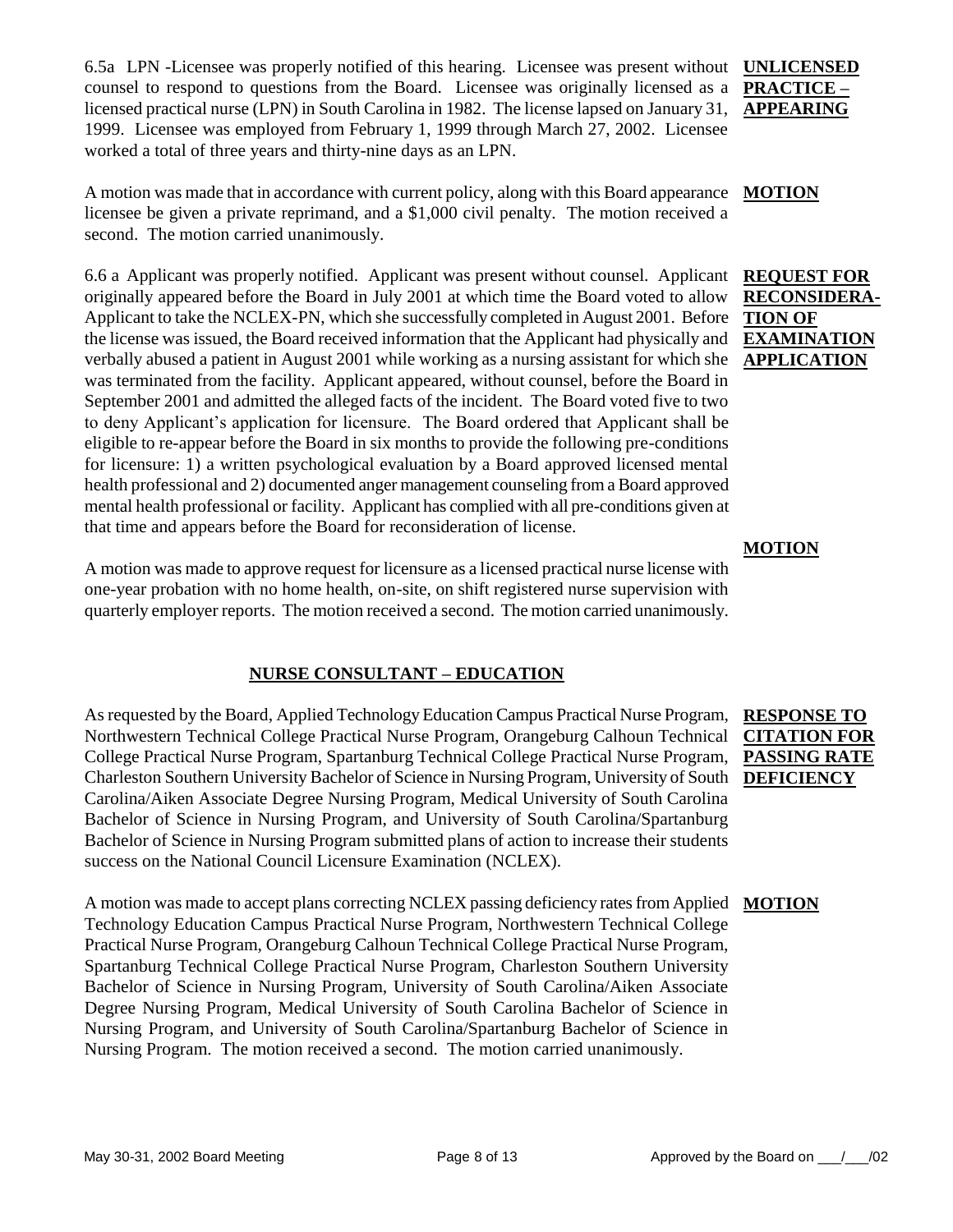Florence-Darlington Technical College Associate Degree Nursing Program is requesting **FLORENCE**approval to employ a faculty member without a master's degree in nursing. Erma Fields has five years obstetric experience and a bachelor's degree and is currently a part-time obstetric clinical instructor. She will begin graduate studies in the summer and projects to graduate **COLLEGE** within three years.

# **DARLINGTON TECHNICAL**

#### **MOTION**

A motion was made to approve the request from Florence Darlington Technical College to hire a faculty member with a BSN full time to assist master's prepared faculty obstetrics BO contingent upon enrolling and maintain beginning and continuing in graduate courses. The motion received a second. The motion and second were withdrawn.

#### **MOTION**

A motion was made to request Florence Darlington Technical College Nursing Program Director appear before the Board in July along with a resume of the proposed faculty member and her plan for obtaining her master's degree. The motion received a second. The motion carried unanimously.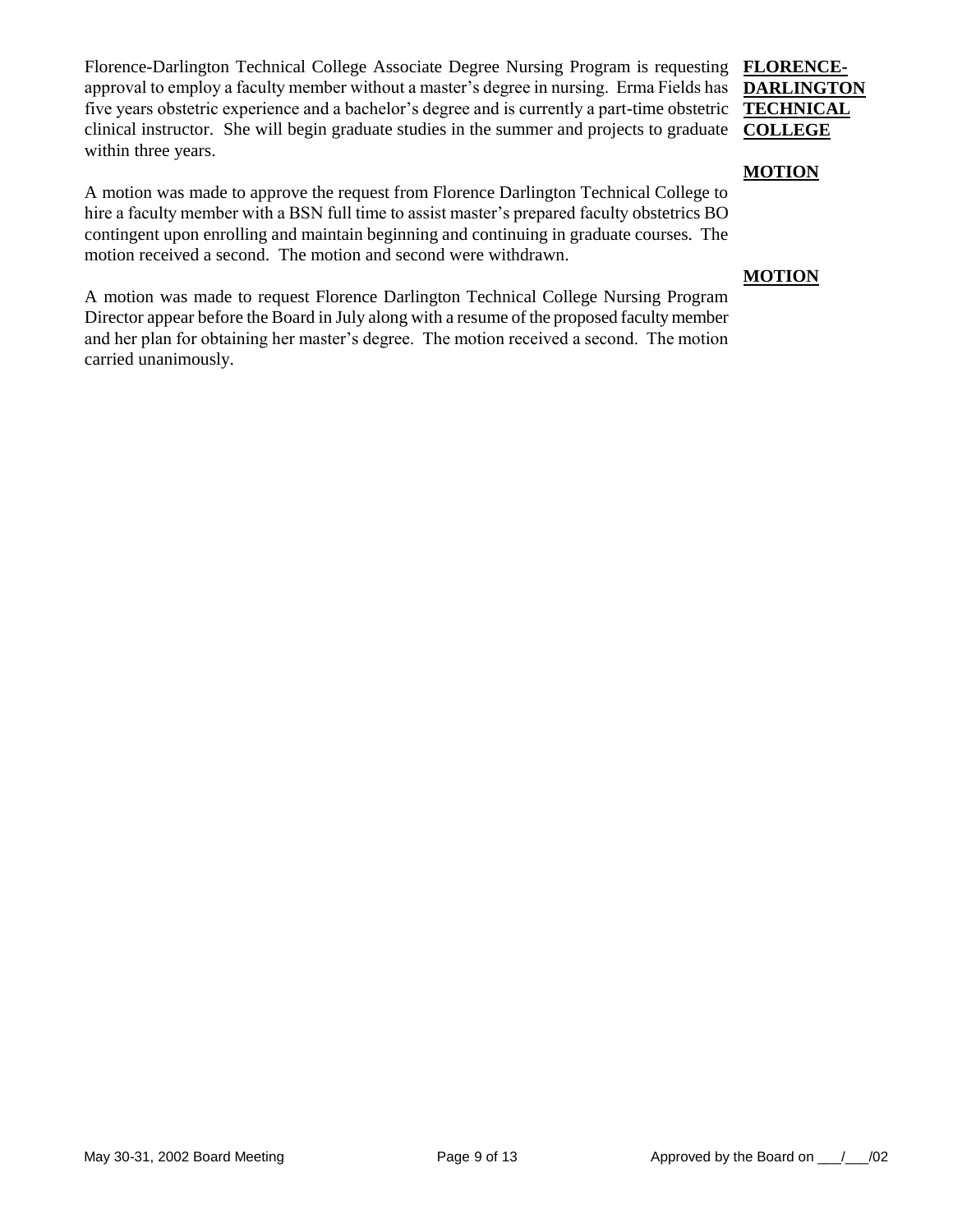Dr. Whiting recused herself from discussion because she is a South Carolina State University (SCSU) faculty member. A new SCSU Bachelor's of Science Nursing Program was initially approved in May 1997. There was a substantial curriculum change in January 1999. The first graduating class from the new curriculum had a 55.6% passing rate on the National Council Licensure Examination (NCLEX) and was cited for the deficiency. In January 2001, the Board granted provisional approval of the nursing program for two years, which will expire in January 2003. In May 2001, the second graduating class had a passing rate of 63.6% on the NCLEX. In March 2002, the Board required an assessment and site survey of the program. Ms. Bursinger and Ms. Purvis visited the school on April 22, 2002. Students and faculty expressed serious concerns about the program. The National League for Nursing (NLN) requirement has been dropped. SCSU has added a review plan for NCLEX. Reorganization plan has devised and has begun to be implemented.

Dr. Leola Adams, Dean – Applied Professional Sciences, Dr. Ruth Johnson, Chair, Department of Nursing and Dr. Sylvia Whiting, Professor of SCSU appeared to discuss recent NCLEX deficiencies. Dr. Adams stated that she had meetings with students about the review requirement. She found a lot of anxiety in the students. She has met with administration and a consultant to respond to the Board's concerns. The President of SCSU has offer 150% approval of the program. Some SCSU Board Members are supporting the program also. Their first priority is to achieve and maintain a high pass rate on the NCLEX. A consultant has agreed to be part of a four-member team to review for the NCLEX (5-7 days a week with the possibility of adding evening reviews) during the entire month of June with 23 students who will be graduating in May 2002. Other members will be coming from Atlanta, Georgia and Washington, DC. These team members specialize in review and Afro-American difficulties such as test anxiety. Dr. Adams has spoken with each student and explained that they needed total commitment. Only two of the eligible students have not signed up. The review begins this Sunday (June 2, 2002). The Deans Advisory Council will meet every two weeks on campus or via teleconference. The purpose of these meetings is to evaluate and advise. Students will participate on the Council and have already agreed to serve. There will be some changes in faculty and personnel. Changes to admissions requirements for admission include having students reading at a  $12<sup>th</sup>$  grade level. There is a center on campus that will test reading levels. There was support of the program citing need as a unique program in that area and in the state. SCSU has 13 rising seniors, 32 rising juniors, 30 (20 acceptable/10 not acceptable) rising sophomores.

Dr. Adams reported that they are securing additional resources. On campus colleagues are very supportive in assisting the nursing program. Dr. Adams met with the regional medical center and within two hours they gave SCSU a \$150,000 check to show their commitment to program. This \$150,000 will be used for NCLEX review and resources, Deans Advisory Council and one current faculty position. SCSU is looking for additional resources. Four faculty members will return this fall and they are seeking faculty to fill positions. Other staffing patterns will be discussed with regional medical center director to see if he may be able to accommodate. Discussions continue at SCSU regarding developing staff and improving the program. Dr. Adams stated that they know they must make big changes so their students can succeed.

Dr. Whiting stated that South Carolina needs baccalaureate prepared nurses especially African-Americans. Dr. Whiting has worked with SCSU since 1992 and stayed after her retirement. Many SCSU graduates were not successful on the first attempt taking the NCLEX but passed on their second attempt. The majority of student in this SCSU graduating class wish to go on to graduate school. Dr. Whiting asked for caution and that a hasty decision not be made to close this program.

May 30-31, 2002 Board Meeting Page 10 of 13. Approved by the Board on \_\_\_/\_\_\_/02<br>Mr. Wilson advised the Board that they could make a decision based on the current assessment, which would take effect in January 2003 or defer the decision to review passing rates of students graduating in May.

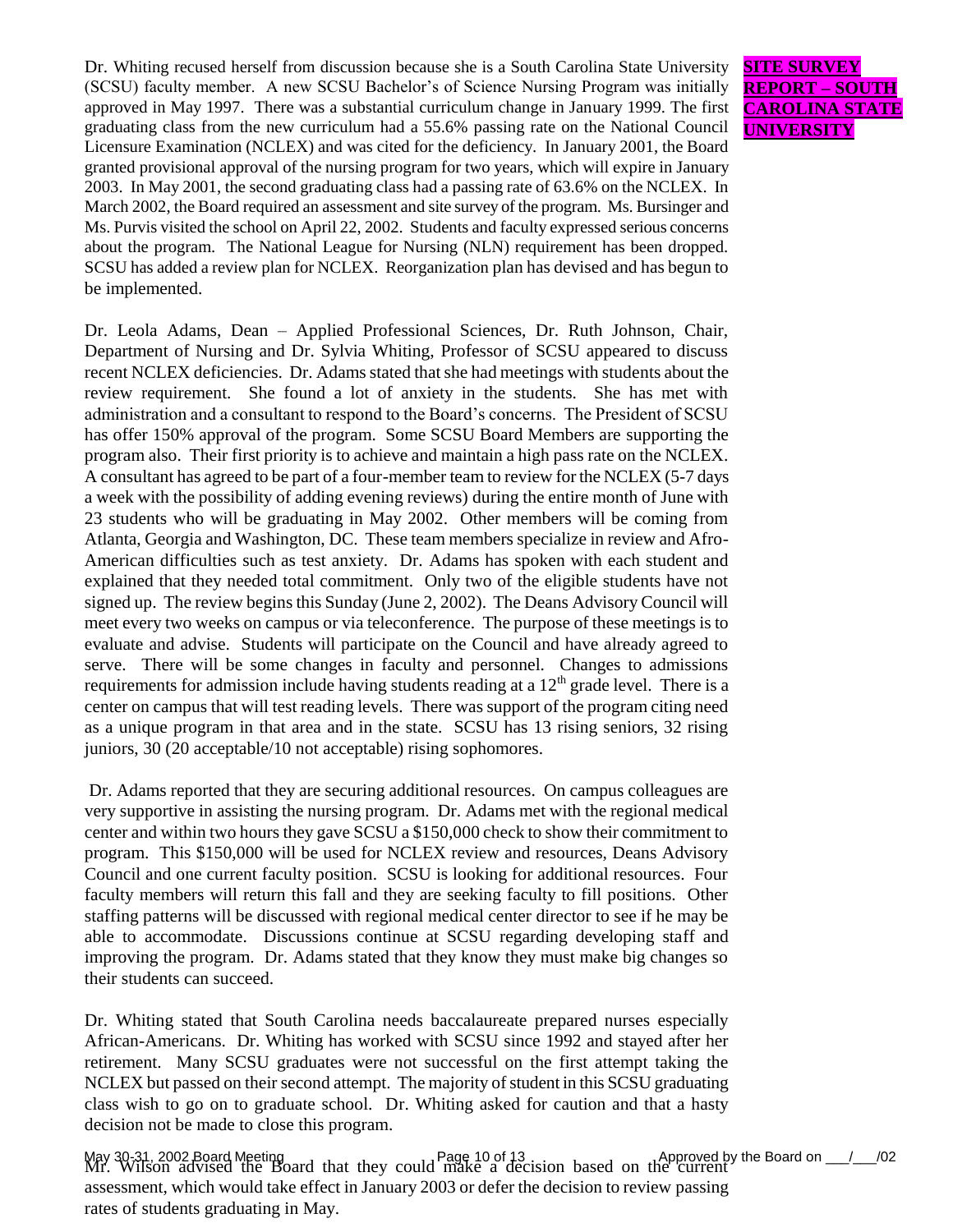Ms. Purvis provided a letter and documentation from Orangeburg Calhoun Technical College **CURRICULUM**  Practical Nursing Program regarding a curriculum change. Orangeburg Calhoun Technical College Practical Nursing Program intends to revise the nursing curriculum to comply with **ORANGEBURG**  the Commission on Higher Education requirements. Their revisions reduce the total **CALHOUN**  curriculum from 50 to 48 semester credit hours. Nursing credit hours are reduced from 37 to 31 while biology hours are increased from 13 to 17 credit hours. A change of more than **COLLGE PNP** three credit hours in nursing is considered a substantive curriculum change.

A motion was made to approve the curriculum change presented by Orangeburg Calhoun Technical College Practical Nursing Program. The motion received a second. The motion carried unanimously.

Ms. Purvis provided the Board with information, which was discussed during an Education Consultant Network conference call and at the National Council of State Boards of Nursing (NCSBN) Mid-Year meeting. This information concerns reports that may be available from NCSBN. More information will be available after the 2002 NCSBN Delegate Assembly in August 2002.

Ms. Purvis also provided the Board with the NCLEX Summary Statistics (green sheets) for January – March 2002.

### **NURSE CONSULTANT – LICENSING**

The Board reviewed the summary of licensure recommendations made by and examination **LICENSURE**  modifications approved by the Administrator and Program Nurse Consultant since the March **RECOMMEND-**2002 Board Meeting. **ATIONS**

A motion was made to approve the Licensure Recommendations as presented. The motion **MOTION** received a second. The motion carried unanimously.

#### Board Meeting Times

A motion was made to begin board meetings at 8:30 a.m. on both days and to put more items on the on the consent agenda. The motion received a second. The motion carried unanimously.

**Friday, May 30, 2002**

**CHANGE – TECHNICAL** 

**USE OF NCLEX PASS RATES FOR PROGAM APPROVAL / NCLEX SUMMARY STATISTICS FOR JANUARY – MARCH 2002**

#### **MOTION**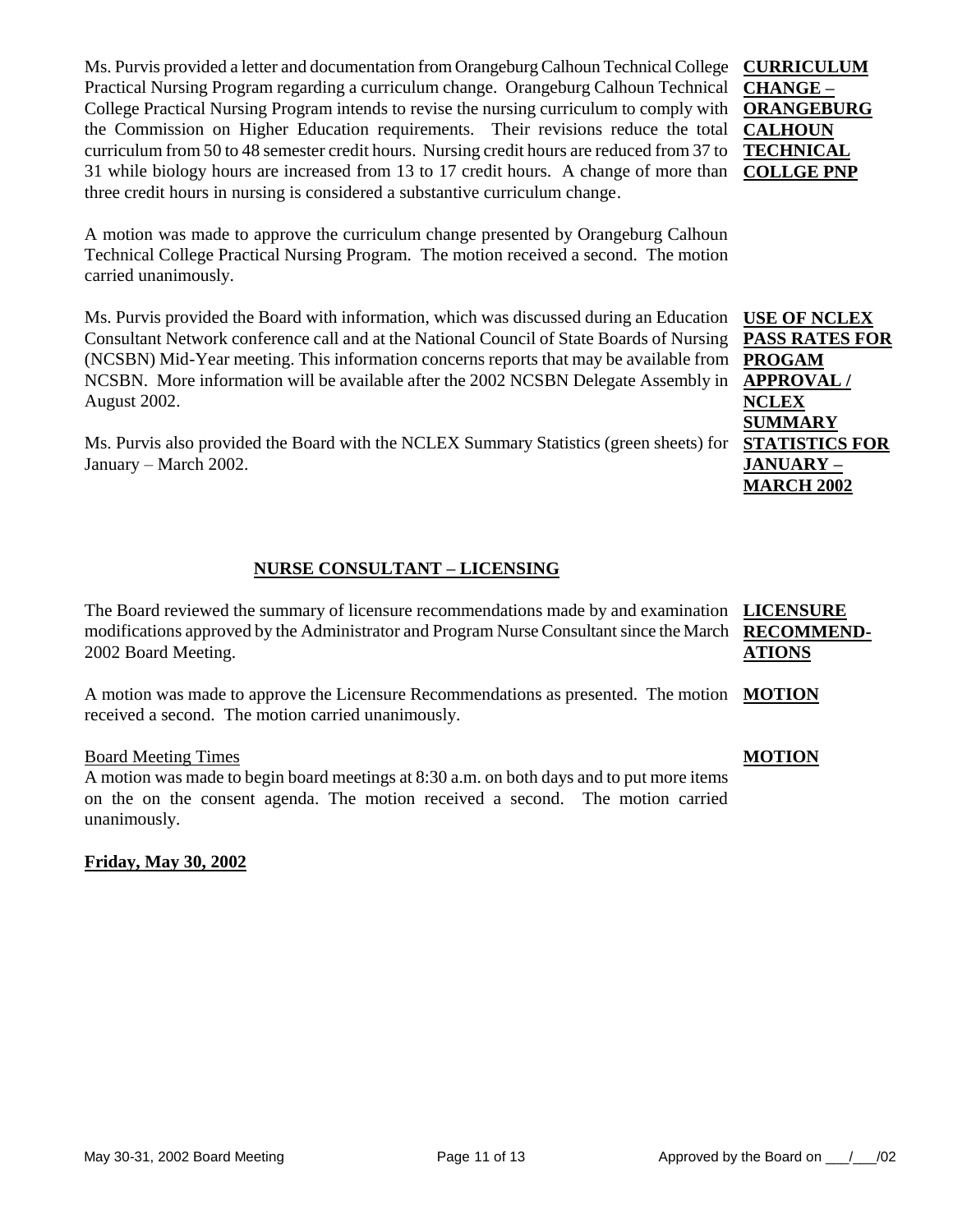9.1 NCLEX-PN Candidate. Candidate was properly notified and appeared without counsel to **SPECIAL**  respond to questions from the Board. Ms. Newton recused herself due to familiarity with the **APPEARANCES** candidate.

A motion was made to allow candidate to take the NCLEX-PN and be licensed as a licensed **MOTION** practical nurse in South Carolina. The motion received a second. The motion carried unanimously.

9.2 NCLEX-PN Candidate. Candidate was properly notified and appeared without counsel to respond to questions from the Board.

A motion was made to allow candidate to take the NCLEX-PN and be licensed as a licensed practical nurse in South Carolina. The motion received a second. The motion carried unanimously.

9.3 NCLEX-PN Candidate. Candidate was properly notified and appeared without counsel to respond to questions from the Board.

A motion was made to go into executive session to receive legal counsel on a disciplinary matter. The motion received a second. The motion carried unanimously.

A motion was made to return to public session. The motion received a second. The motion carried unanimously. **MOTION**

A motion was made for the candidate to take a legal aspects course prior to taking exam, probation for 1 year with onsite, on-shift registered nurse supervision, no home health, quarterly employer reports. The motion received a second. The motion carried unanimously.

9.4 LPN Endorsement Applicant. Applicant was properly notified and appeared without counsel to respond to questions from the Board.

A motion was made to approve endorsement into South Carolina as a licensed practical nurse. The motion received a second. The motion carried unanimously.

9.5 RN Endorsement Applicant. Applicant was properly notified and appeared without counsel to respond to questions from the Board. **MOTION**

A motion was made to approve endorsement into South Carolina as a registered nurse. The motion received a second. The motion carried unanimously.

9.6 NCLEX-RN Candidate. Candidate was properly notified and appeared with father but without counsel to respond to questions from the Board.

A motion was made to allow candidate take the NCELX-RN and upon successful completion be licensed as a registered nurse in South Carolina. The motion received a second. The motion carried unanimously.

9.7 NCLEX-PN Candidate. Candidate was properly notified and appeared without counsel to respond to questions from the Board.

Page 12 of 13 Approved by the Board on  $\frac{1}{2}$  /02 A motion was made to allow candidate take the NCLEX-PN and upon successful completion be licensed as a licensed practical nurse in South Carolina. The motion received a second. Whe motion complete unanimously.

9.8 LPN Endorsement Applicant. Applicant was properly notified and appeared without counsel to respond to questions from the Board.

## **MOTION**

**MOTION**

**MOTION**

**MOTION**

#### **MOTION**

#### **MOTION**

**MOTION**